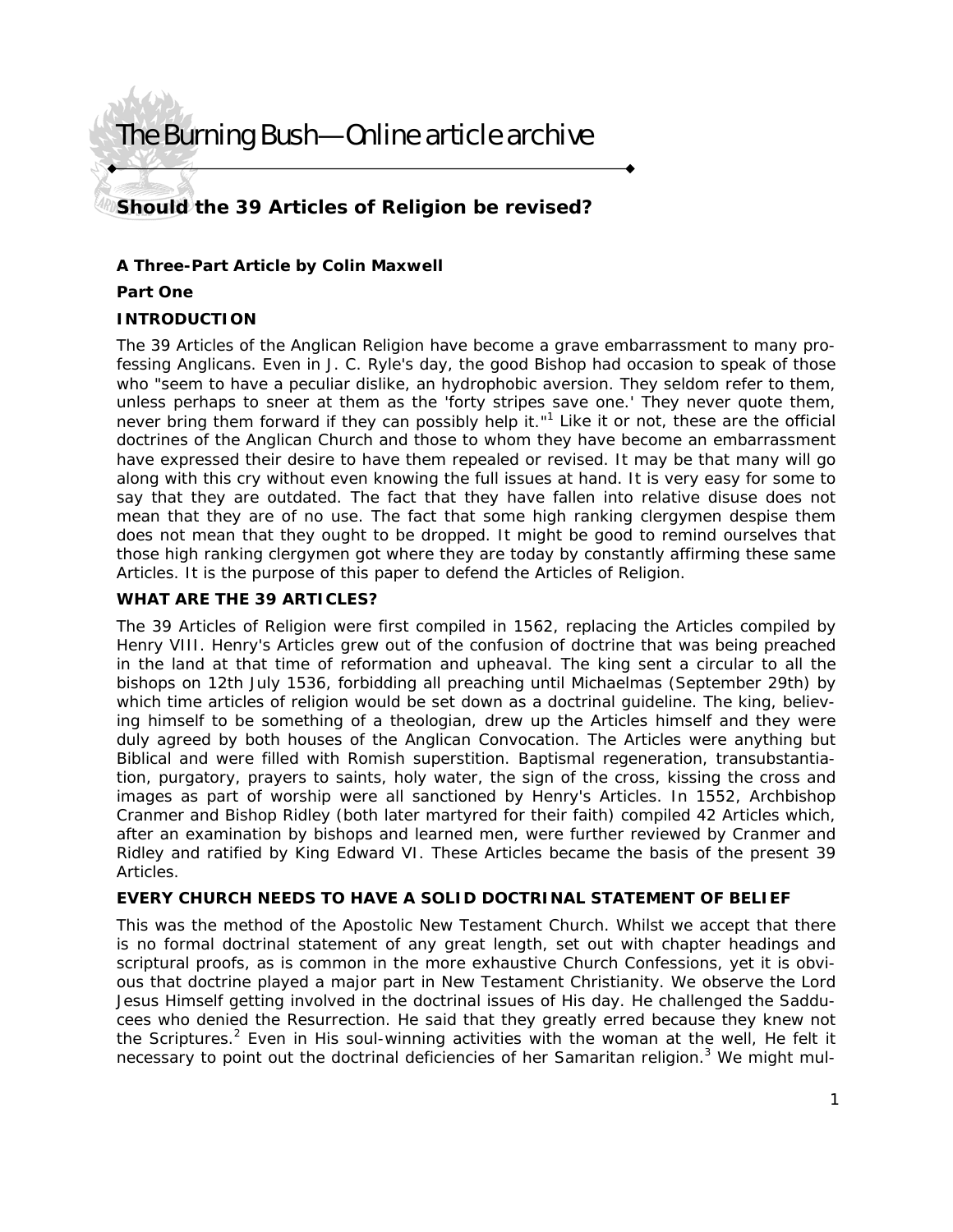# The Burning Bush—Online article archive

tiply examples by drawing from those references where Christ makes reference to the centrality of His word in true religion.<sup>4</sup> What is this, but affirming, among other things, the need for true doctrine? Doubtless, true doctrine on its own is insufficient. The Pharisees were generally orthodox in their religion, but their experience of its power left much to be desired.<sup>5</sup>

This insistence on doctrinal purity is carried over into the Apostolic church. The Pentecost believers were marked by steadfast conformity to the apostles' doctrine.<sup>6</sup> There was an assenting to basic gospel truths which were deemed necessary for admittance into the life of the Church. Those who could not honestly adhere to these doctrines were barred from fellowship and certainly forbidden to preach. When false teaching was introduced, the apostles undertook to root it out and maintain doctrinal purity. Many of the New Testament epistles refute such deviation from doctrinal truth. Among other things, the First Corinthian epistle deals with the heresy that denies that there is a resurrection of the dead.<sup>7</sup> This heresy had a knock-on effect in that it questioned whether Christ rose from the dead. Subsequently, this too attracted Paul's attention.<sup>8</sup> The Galatian epistle deals with the error of the Judaisers who believed that faith plus ritual would make a man right with God.<sup>9</sup> This led to Paul's famous confrontation with Peter<sup>10</sup> who, at least in practice, gave credence to the erring party. The Colossian epistle deals with the Gnostic heresy, which taught that the knowledge of Christ was insufficient.<sup>11</sup> And so on. If there was no doctrinal rule or benchmark, then such actions would be impossible. We have some early positive doctrinal statements in the New Testament epistles.<sup>12</sup> Jude calls us to contend earnestly for these statements which he identifies as "the faith once delivered unto the saints"<sup>13</sup>

As the years and indeed centuries passed, the Church found it necessary to formulate its doctrinal basis, based on Scripture alone as its rule of faith and practice. Various heretical sects sought to sail under the flag of authentic Christianity, and it was needful to set forth just what exactly the Bible taught on the various fundamental doctrines of the faith. This gave rise to some early doctrinal statements such as the Apostles' Creed (traced back to the AD 100's) and the Nicene Creed (325 AD) These were generally simple creeds where great doctrines were almost baldly stated without going into any great detail. As time progressed, it became necessary to define further the faith and soon the doctrinal statements became more detailed. The Protestant Reformation, with its emphasis on Biblical purity, saw a number of creeds formulated. These were quite elaborate in their content.

The alternative to a statement of faith is at least confusion, and at worst anarchy. The proverbial "singing from the same hymn sheet" takes on real meaning when discussing this issue. It cannot be that one man's Christ is none other than God manifested in the flesh<sup>14</sup> while another in the same fellowship denies that Christ came in the flesh at all.<sup>15</sup> If one believes that faith alone without the works of the law is sufficient to justify us before God<sup>16</sup> and another insists on circumcision, $17$  such will lead to trouble in the Church.<sup>18</sup> Heresies are not a thing of the past. The old heresies have taken on new names and new propagators. Modern day deniers of the Trinity and the physical resurrection of Christ from the dead still abound. If there is no doctrinal statement, then there is no warrant in keeping, for example, Jehovah's Witnesses out of the pulpits of the Church. It is the truth that sets men free.<sup>19</sup> In a world blinded by the Evil One,<sup>20</sup> truth must be defined. Where this is so, then all that disagrees with it is deemed to be error. $21$